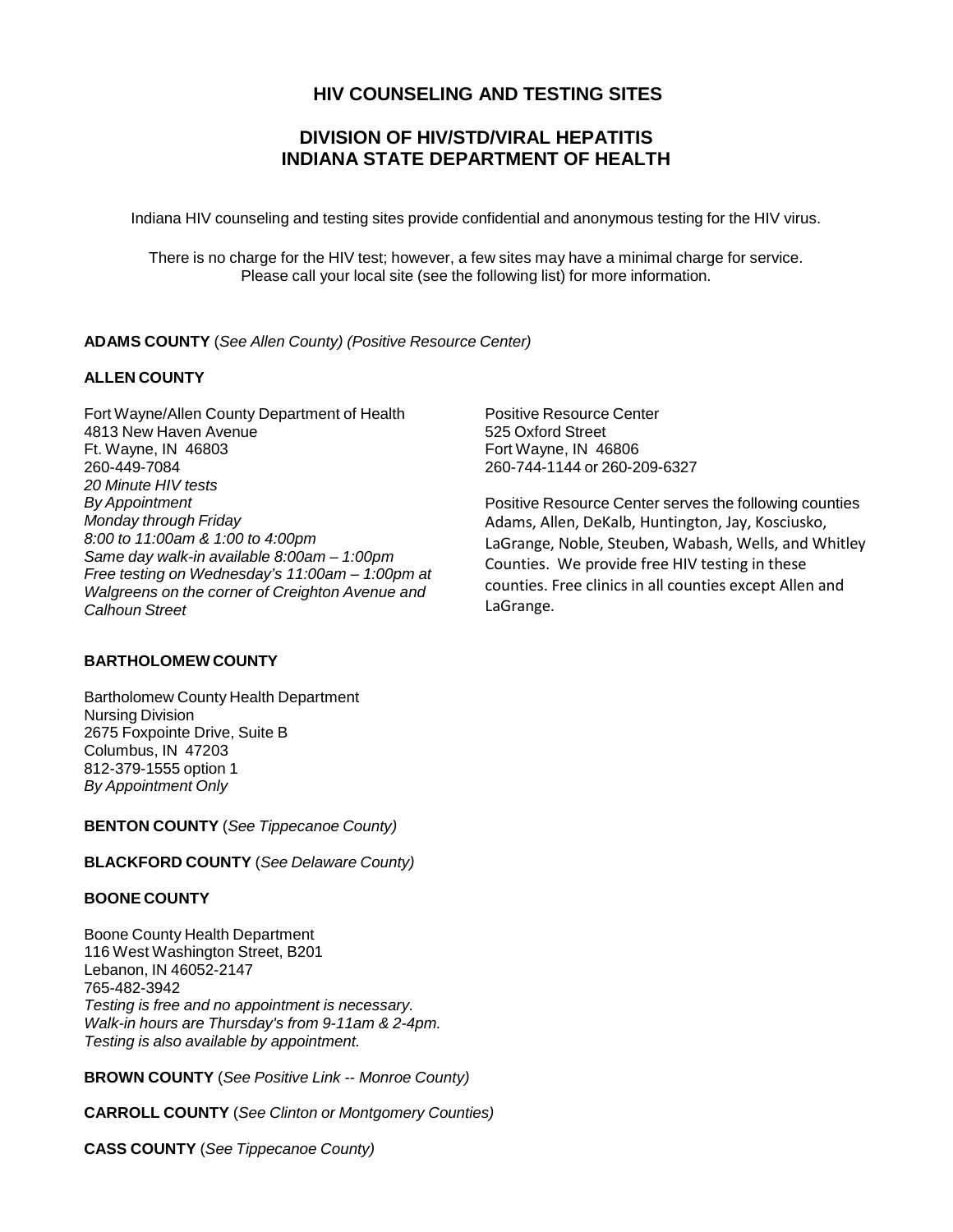# **CLARK COUNTY**

Clark County Health Department Affiliated With Hoosier Hills AIDS Coalition 1301 Akers Avenue Jeffersonville, IN 47130 812-288-2706 or 1-800-828-5624 *Free HIV/STD Testing Monday through Friday By Appointment Only STD Clinic, Tuesdays afternoons, Call for appointment Picture ID Required for STD testing \$20 donation*

**CLAY COUNTY** (*See Vigo County)*

**CLINTON COUNTY** (*See Tippecanoe County)*

**CRAWFORD COUNTY** (*See Perry County)*

**DAVIESS COUNTY** (*See Knox County)*

**DEARBORN COUNTY** (*See Wayne County)*

#### **DECATUR COUNTY**

Decatur County Health Department 801 North Lincoln Street Greensburg, IN 47240 812-663-8301 *Monday and Tuesday 8:00am – 4:00pm Call for Appointment*

**DEKALB COUNTY** (*See Allen County) (Positive Resource Center)*

**DELAWARE COUNTY** *(See Madison or Henry County)*

**DUBOIS COUNTY** (*See Vanderburgh County)*

#### **ELKHART COUNTY**

AIDS Ministries/AIDS Assist 201 South William Street South Bend, IN 46601 574-234-2870 *Monday thru Thursday 11:00 a.m. to 3:00 p.m. Fridays By Appointment* El**khart Office** 616 South Main St. Elkhart, IN 46516 *Call 574-293-9743 to make an appointment* Elkhart County Health Department 608 Oakland Avenue Elkhart, IN 46516 574-523-2125 or 1-877-523-2283 Free confidential screening for HIV Rapid test with results in 20 minutes *Monday 8:00am–12:00pm & 1:00pm–5:00pm Tuesday-Friday 8:00am–12:00pm & 1:00pm –4:00pm. Appointment Preferred Walk-ins welcomed*

**FAYETTE COUNTY** (*See Henry or Wayne Counties)*

**FLOYD COUNTY** (*See Clark or Washington Counties)*

**FOUNTAIN COUNTY** (*See Warren, Tippecanoe, or Montgomery Counties)*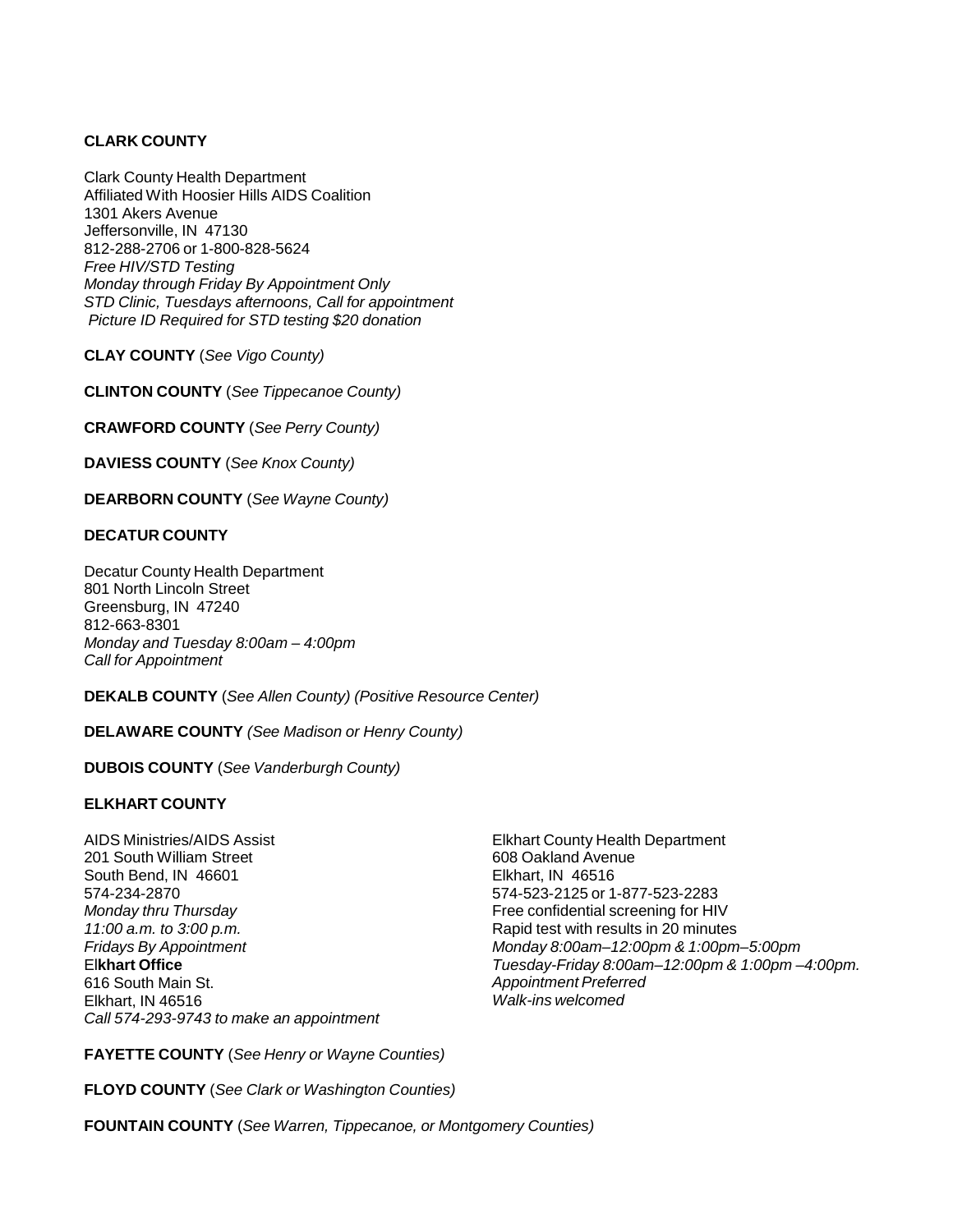## **FRANKLIN COUNTY** (*See Fayette County)*

**FULTON COUNTY** (*See St. Joseph County)*

**GIBSON COUNTY** (*See Knox or Vanderburgh County)*

**GRANT COUNTY** (*See Madison, Howard, or Delaware Counties)*

**GREENE COUNTY (***See Positive Link – Monroe County)*

#### **HAMILTON COUNTY**

Hamilton County Health Department 18030 Foundation Drive, Suite A Noblesville, IN 46060 317-776-8500 *By Appointment Only*

## **HANCOCK COUNTY**

Hancock County Health Department 111 American Legion Place, Suite 150 Greenfield, IN 46140 317-477-1125

**HARRISON COUNTY** (*See Clark or Washington Counties)*

**HENDRICKS COUNTY** (See Boone or Marion Counties)

### **HENRY COUNTY**

Henry County Health Department 1201 Race Street, Suite 208 New Castle, IN 47362 765-521-7053 *(Closed on Monday) Tuesday through Thursday 7:00am to 5:00 pm Friday 7:00am to 4:00pm Appointment Preferred Walk-Ins Welcome*

#### **HOWARD COUNTY**

Howard County Health Department 120 East Mulberry, Room 206 Kokomo, IN 46901 765-456-2408 *Monday only (not open on holidays) 8:00 am to 11:00 am and 1:00 pm to 3:00 pm*

**HUNTINGTON COUNTY** (*See Allen County) (Positive Resource Center)*

**JACKSON COUNTY** (*See Monroe County)*

**JASPER COUNTY** (*See Lake or Porter Counites)*

**JAY COUNTY** (*See Allen County) (Positive Resource Center)*

**JEFFERSON COUNTY** (*See Scott County)*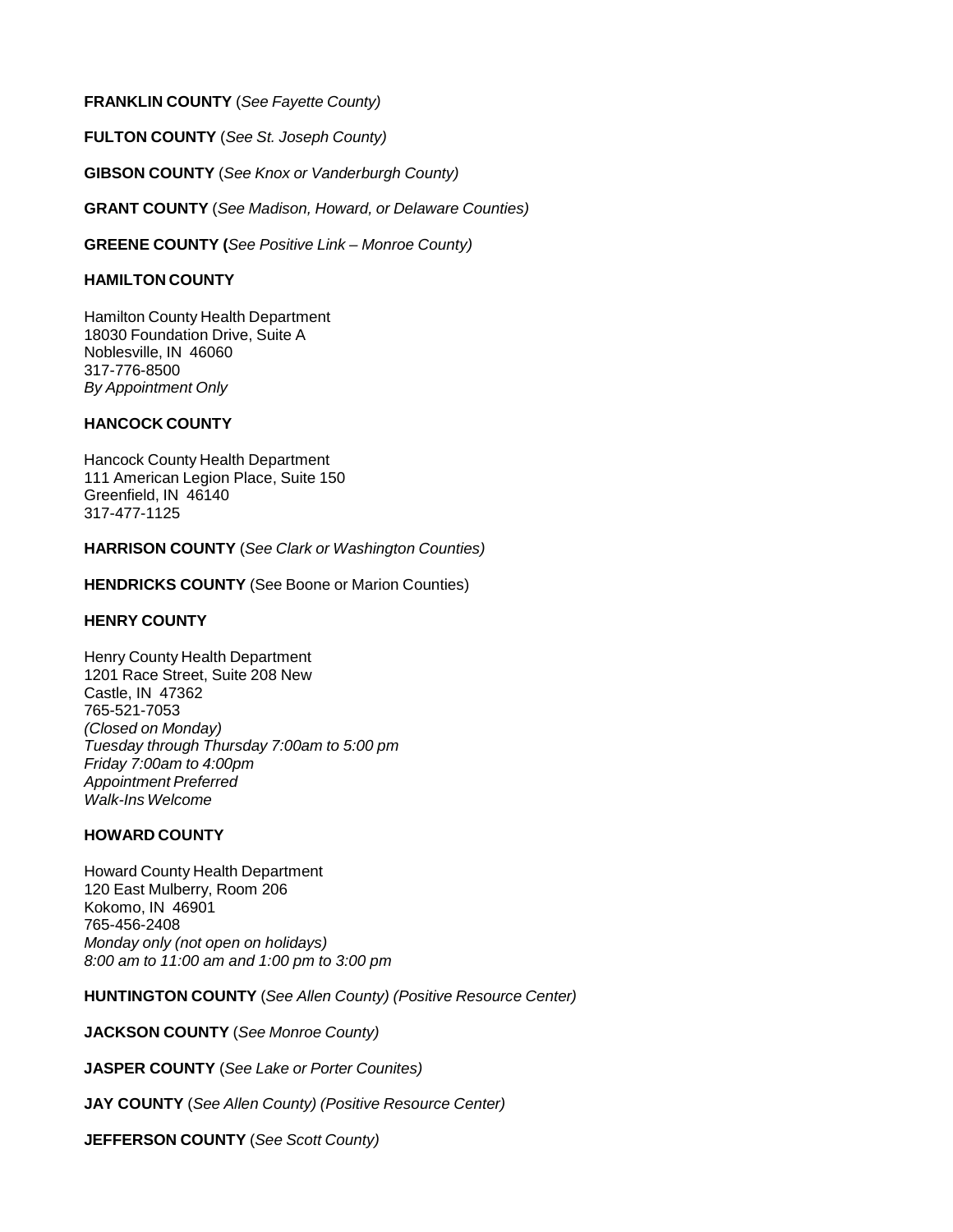## **JENNINGS COUNTY** (*See Bartholomew County)*

## **JOHNSON COUNTY** (*See Marion or Bartholomew Counties)*

#### **KNOX COUNTY**

Knox County Health Department 520 South 7<sup>th</sup> Street Vincennes, IN 47591 812-882-8080 *3rd Wednesday of every month by ARG 9:00 a.m. to 12:00 p.m*. *Appointment Preferred Walk-ins welcomed*

**KOSCIUSKO COUNTY** (*See Allen County) (Positive Resource Center)*

**LAGRANGE COUNTY** (*See Allen County) (Positive Resource Center)*

## **LAKE COUNTY**

Aliveness Project-Merrillville Office 5490 Broadway, Suite L3 Merrillville, IN 46410 219-985-6170 *Monday thru Friday 8:30 a.m. to 4:00 p.m.*

#### **LAPORTE COUNTY** (*See Lake County)*

**LAWRENCE COUNTY (***See Positive Link – Monroe County)*

#### **MADISON COUNTY**

Madison County Health Department 206 East Ninth Street Anderson, IN 46016 765-646-9206 *By Appointment Only Walk-In Full STD clinics: Every Friday 3:30p.m. – 6:00p.m. 1st and 3rd Friday of the month 9a.m. – 1 p.m.*

#### **MARION COUNTY**

Bell Flower HIV Testing Clinic 640 Eskenazi Avenue Fifth Third Bank Building, 1st Floor Indianapolis, IN 46282 317-221-8312 *Monday 7:00 a.m. to 6:10 p.m. Tuesday 11:30 a.m. to 3:10 p.m. Wednesday 10:30 a.m. to 6:10 p.m. Thursday & Friday 7:00 a.m. to 3:10 p.m. Same Day Appointments Only Walk-Ins Mon/Thurs/ Fri at 7:00 a.m. Only* Bell Flower STD Clinic 640 Eskenazi Avenue Fifth Third Bank Building, 1st Floor Indianapolis, IN 46282 317-221-8300 *Monday 7:00 a.m. to 6:10 p.m. Tuesday 11:30 a.m. to 3:10 p.m. Wednesday 10:30 a.m. to 6:10 p.m. Thursday & Friday 7:00 a.m. to 3:10 p.m. Same Day Appointments Only Walk-Ins Mon/Thurs/ Fri at 7:00 a.m. Only*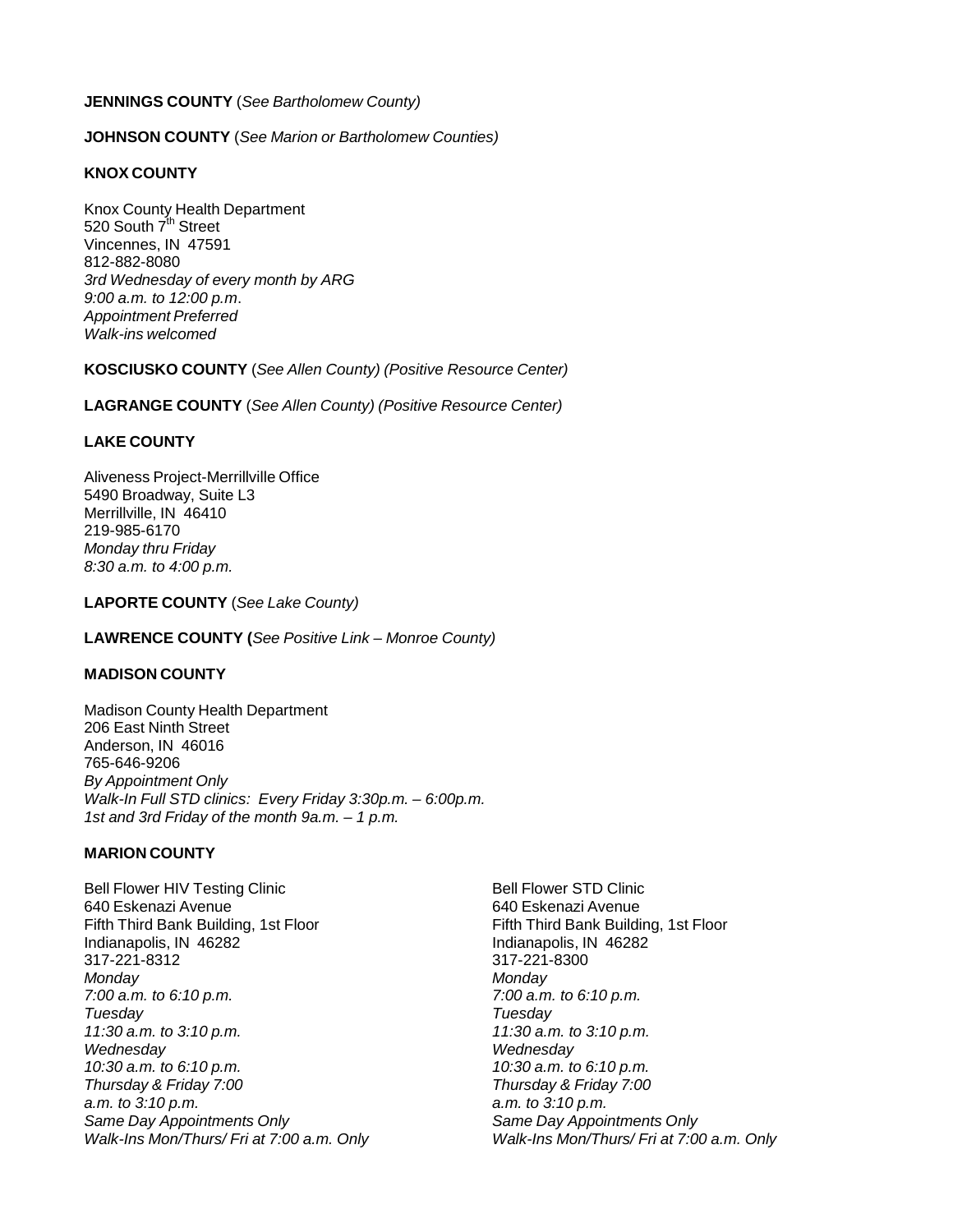Blackburn Eskenazi Health Center 2700 Dr. Martin Luther King Jr. Street Indianapolis, IN 46208 317-931-4300 *Monday thru Friday 8:00 a.m. to 5:00 p.m. By Appointment Only*

Brothers United 3737 North Meridian Street, Suite 505 Indianapolis, IN 46208 317-931-0292 *Monday thru Friday 10:00 a.m. to 6:00 p.m. Free HIV Testing Available Anytime No Appointment Needed*

Damien Center 26 North Arsenal Avenue Indianapolis, IN 46201 317-632-0123 *Joseph F. Miller Testing Center Free & Confidential HIV/STD Testing Monday 10:00 am to 5:00 pm Tuesday 8:30 am to 7:00 pm Wednesday 10:00 am to 6:00 pm Thursday 8:30 am to 7:00 pm Friday 8:30 am to 5:30 pm Saturday 10:00 am to 2:00 pm (2nd and 4th Saturdays) Walk-ins are welcome Damien Center On-Going Testing Walgreens HIV – 1530 N. Meridian Street 3rd Sat. 10 - 2 HIV - 3455 Mann Road – 1st Sat. 10 - 2 Hendricks Co. Health Dept HIV/STD Testing 3rd Thursday 8:30-11:30 Healthy Partners, Shelbyville, IN – HIV/STD Testing 1st Monday – 3 - 6*

HealthNet Care Barrington Health Center 3401 East Raymond Street Indianapolis, IN 46203 317-957-2100 English, Spanish and Burmese Speaking *Free HIV Testing By Appointment Only*

HealthNet Care Center at the Tower 1633 North Capitol Avenue, Suite 500 Indianapolis, IN 46202 317-962-5014 English, Spanish and Burmese Speaking *By Appointment Only*

HealthNet Martindale-Brightwood Health Center 2855 N. Keystone, Suite 100 Indianapolis, IN 46218 317-957-2300 English, Spanish and Burmese Speaking *By Appointment Only*

HealthNet People's Health Center 2340 East 10th Street Indianapolis, IN 46204 317-633-7360, Extension 151 English, Spanish and Burmese Speaking *By Appointment Only*

HealthNet Southeast Health Center 901 South Shelby Street Indianapolis, IN 46203 317-488-2040 English, Spanish and Burmese Speaking *By Appointment Only*

HealthNet Southwest Health Center 1522 West Morris Street Indianapolis, IN 46221 317-488-2021 English, Spanish and Burmese Speaking *By Appointment Only*

Life Care Program of Clarian Health 1633 North Capitol Avenue, Suite 700 Indianapolis, IN 46202 317-962-2700 *Monday thru Friday 8:00 a.m. to 4:30 p.m. Free HIV Testing By Appointment Only*

PACE/OAR (Public Action in Correctional Efforts/ Offender Aid and Restoration) 2855 N. Keystone Avenue, Suite 110 Indianapolis, IN 46218 317-612-6805 *Monday thru Friday 9:00 a.m. to 4:00 p.m. (closed for lunch 12:00-1:00) Walk-ins Welcomed Testing is available for all ex-offenders and their families only.*

Shalom Health Care Center 3400 Lafayette Road, Suite 200 Indianapolis, IN 46222 317-291-7422 Provides HIV Testing Monday and Wednesday 8:00 a.m. – 5:30 p.m. Tuesday and Thursday 8:00 a.m. – 7:00 p.m. Friday 8:00 a.m. – 1:00 p.m.

Step-Up, Inc. 850 N. Meridian St, First Floor, Indianapolis, IN 46204 317-259-7013 *Check Web site calendar for information on current testing locations and times* [www.stepupin.org](http://www.stepupin.org/)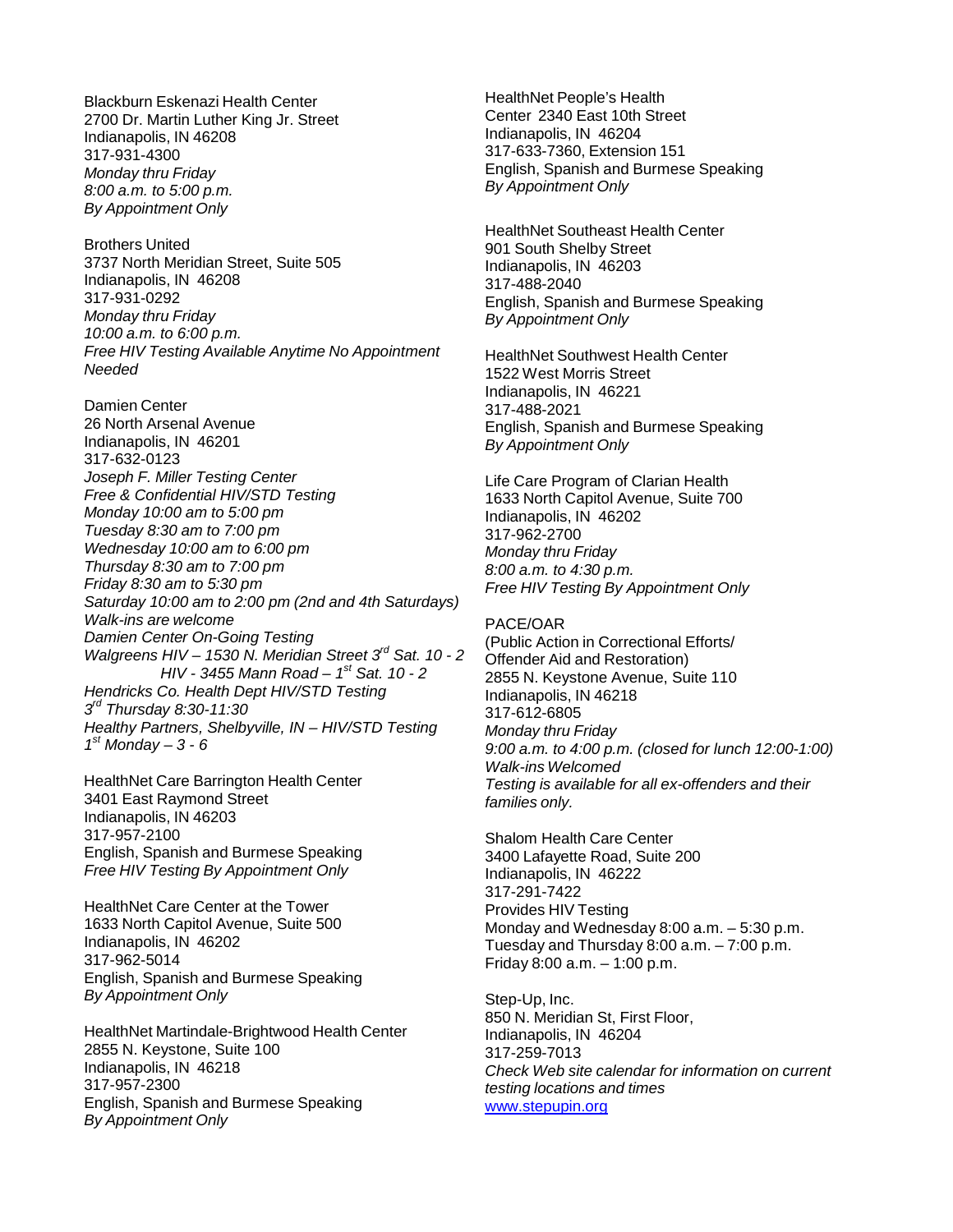# **MARSHALL COUNTY** (*See St. Joseph County)*

**MARTIN COUNTY** (*See Dubois or Monroe Counties)*

**MIAMI COUNTY** (*See Grant or Madison Counties)*

## **MONROE COUNTY**

IU Health Bloomington-Positive Link 333 East Miller Drive Bloomington, IN 47401 812-353-3169 *Walk-ins Welcomed on Mondays 2:00 p.m. to 6:00 p.m. Anonymous and confidential HIV testing Also by appointment only Terre Haute, IN Booker T. Washington Center 1101 South 13th Street Walk-ins Welcomed on Mondays 1:00 p.m. – 4:00 p.m.*

## **MONTGOMERY COUNTY** (*See Tippecanoe County)*

**MORGAN COUNTY** (*See Marion or Monroe Counties)*

**NEWTON COUNTY** *(See Lake County)*

**NOBLE COUNTY** (*See Allen County) (Positive Resource Center)*

**OHIO COUNTY** *(See Clark or Wayne Counties)*

**ORANGE COUNTY** *(See Clark County)*

**OWEN COUNTY** *(See Monroe County-Positive Link)*

**PARKE COUNTY** *(See Montgomery or Vigo Counties)*

#### **PERRY COUNTY**

Perry County Health Department Courthouse Annex Building, Room 16 Cannelton, IN 47520 812-547-2746 *Monday thru Friday 8:00 a.m. to 4:00 p.m*. *By Appointment Only*

#### **PIKE COUNTY** *(See Vanderburgh County)*

# **PORTER COUNTY**

Porter County Health Department Portage Office 3560 Willowcreek Road Portage, IN 46368 219-759-8239 *Monday thru Friday 8:30 a.m. to 4:30 p.m. By Appointment Only*

Porter County Health Department Valparaiso Office 155 Indiana Avenue Valparaiso, IN 46383 219-465-3525 *Monday thru Friday 8:30 am - 4:30 pm By Appointment Only*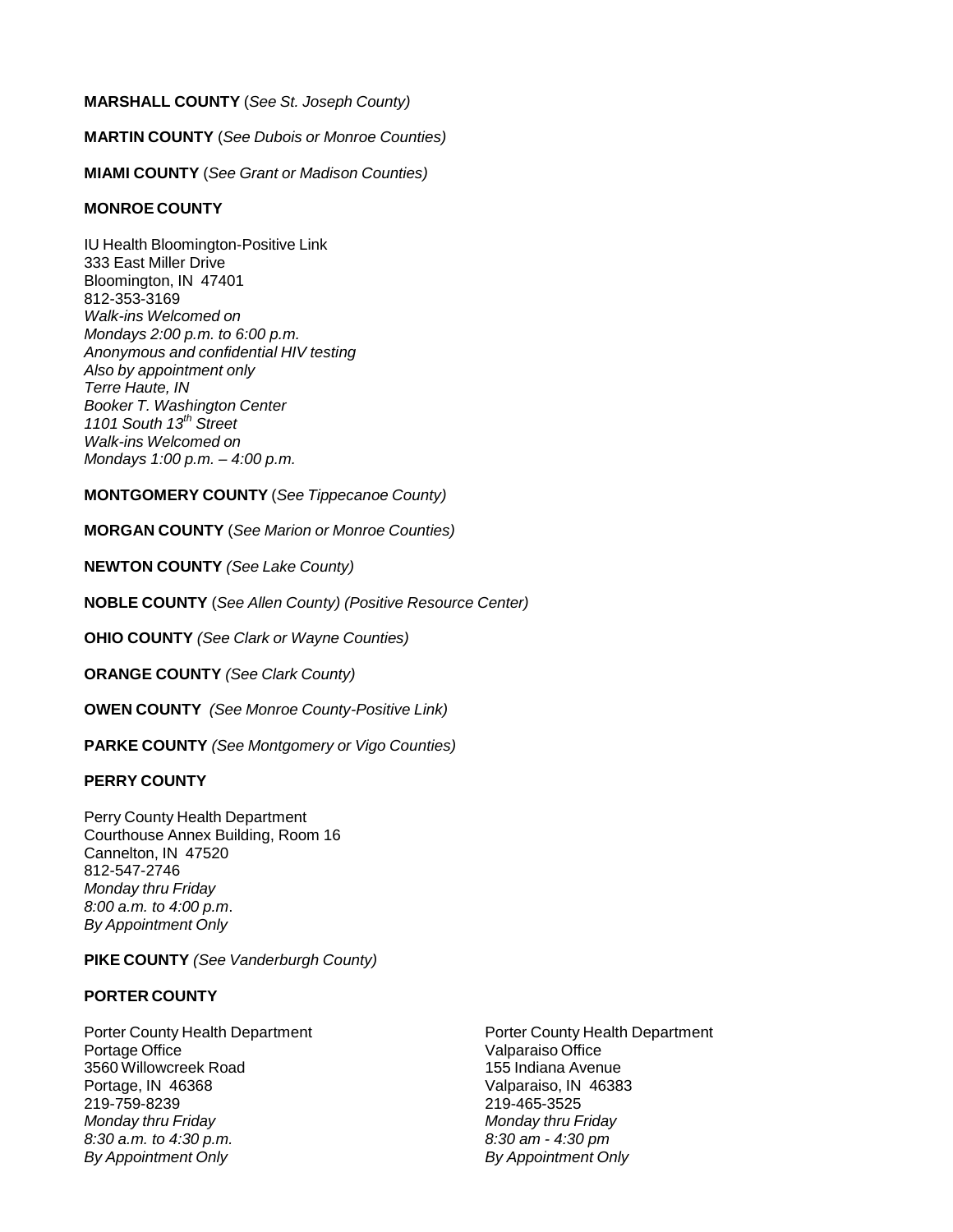#### **POSEY COUNTY** *(See Vanderburgh County)*

## **PULASKI COUNTY**

Pulaski County Health Department 125 South Riverside Drive, Suite 205 Winamac, IN 46996 574-946-6080

**PUTNAM COUNTY** *(See Marion and Vigo Counties)*

**RANDOLPH COUNTY** *(See Wayne County)*

**RIPLEY COUNTY** *(See Jefferson or Decatur Counties)*

**RUSH COUNTY** (*See Henry or Wayne Counties)*

## **ST. JOSEPH COUNTY**

AIDS Ministries/AIDS Assist **South Bend Office** 201 South William Street South Bend, IN 46601 574-234-2870 *Monday - Thursday 11:00 a.m. to 3:00 p.m. Walk-ins welcomed Fridays – By appointment only*

## **Elkhart Office**

616 South Main Street Elkhart, IN 46516 Call 574-293-9743 for an appointment See also [www.aidsministries.org](http://www.aidsministries.org/)

# **SCOTT COUNTY**

Scott County Health Department 1471 North Gardner Street Scottsburg, IN 47170 812-752-8455, Ext. 1 *Monday and Thursday from 9 a.m. to 3 p.m.*

One Stop Shop - Scott County 825 North Highway 31 Austin, IN 47102 317-605-1480 *Counseling and Testing: Wednesday 9 a.m. to 4 p.m.* The needle exchange will operate during the following hours: Mondays: 3 to 6 p.m. Tuesdays: 3 to 6 p.m. Wednesdays: 9 a.m. to 4 p.m. Thursdays: 3 to 6 p.m.

**SHELBY COUNTY** *(See Marion or Bartholomew Counties)*

**SPENCER COUNTY** *(See Perry County)*

**STARKE COUNTY** *(See Marshall County)*

St. Joseph County Health Department 227 West Jefferson Boulevard, Room 825 South Bend, IN 46601-1870 574-235-9750 *Tuesday and Thursday 8:00a.m. – 11:00a.m. and 1:00p.m. -3:00 p.m. By Appointment Wednesday 8:00a.m. – 11:00a.m. By Appointment 1:00p.m. – 3:00p.m. Walk-Ins*

Foundations Family Medicine 25 West Main Street Austin, IN 47102 *Tuesday from 10 a.m. to 4 p.m.* Call for other hours - Phone 812-794-8100